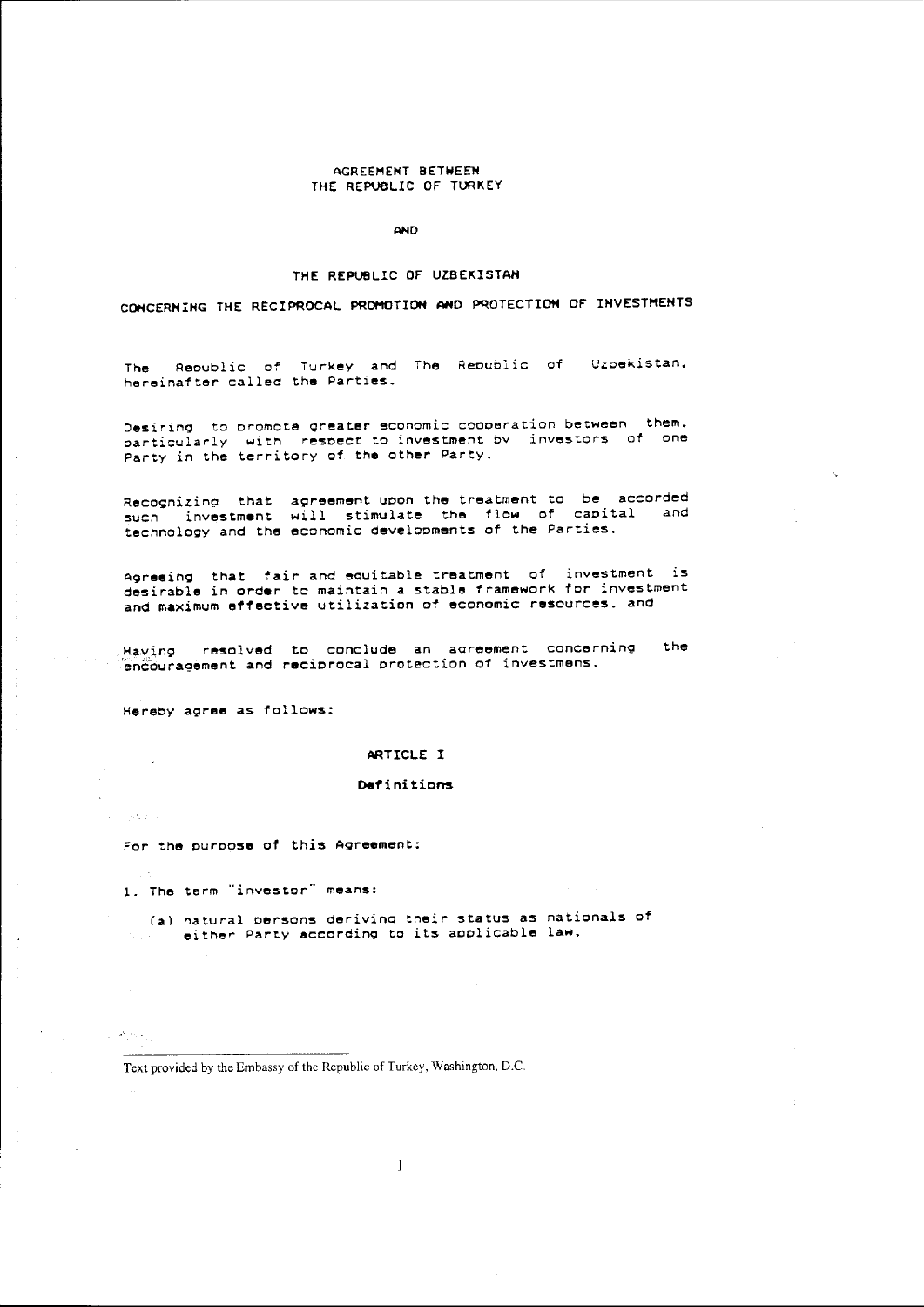(b) corporations, firms or business associations incorporated or constituted under the law in force of either of the Parties and having their headquarters in the territory of that Party.

2. The term "investment", in conformity with the hosting Party's<br>Laws and Regulations, shall include every kind of asset in particular, but not exclusively:

- (i) shares, stocks or any other form of participation in companies.
- (ii) returns reinvested, claims to money or any other rights to legitimate performance having financial value related to an investment.
- (iii) movable and immovable property, as well as any other rights in rem such as mortgages, liens, pledges and any other similar rights.
	- (iv) copyrights, industrial and intellectual property rights such as patents. licenses, industrial designs, technical processes, as well as trademarks, goodwill, know-how and other similar richts.
	- (v) business concessions conferred by law or by contract, including concessions to search for, cultivate extract or exploit natural resources on the territory of each Party as defined hereafter.

3. The term "returns" means the amounts yielded by an investment and includes in particular, though not exclusively, profit; interest, and dividends.

4. The term "territory" includes the land boundaries, maritime areas and the continental shelf delimited by mutual agreement between the parties concerned over which the Party hosting the investment has sovereign rights or jurisdiction in accordance with international law.

## ARTICLE II

## Promotion and Protection of Investments

1. Each Party shall permit in its territory investments. and activities associated therewith, on a basis no less favourable than that accorded in similar situations to investments of<br>investors of any third country, within the framework of its laws and regulations.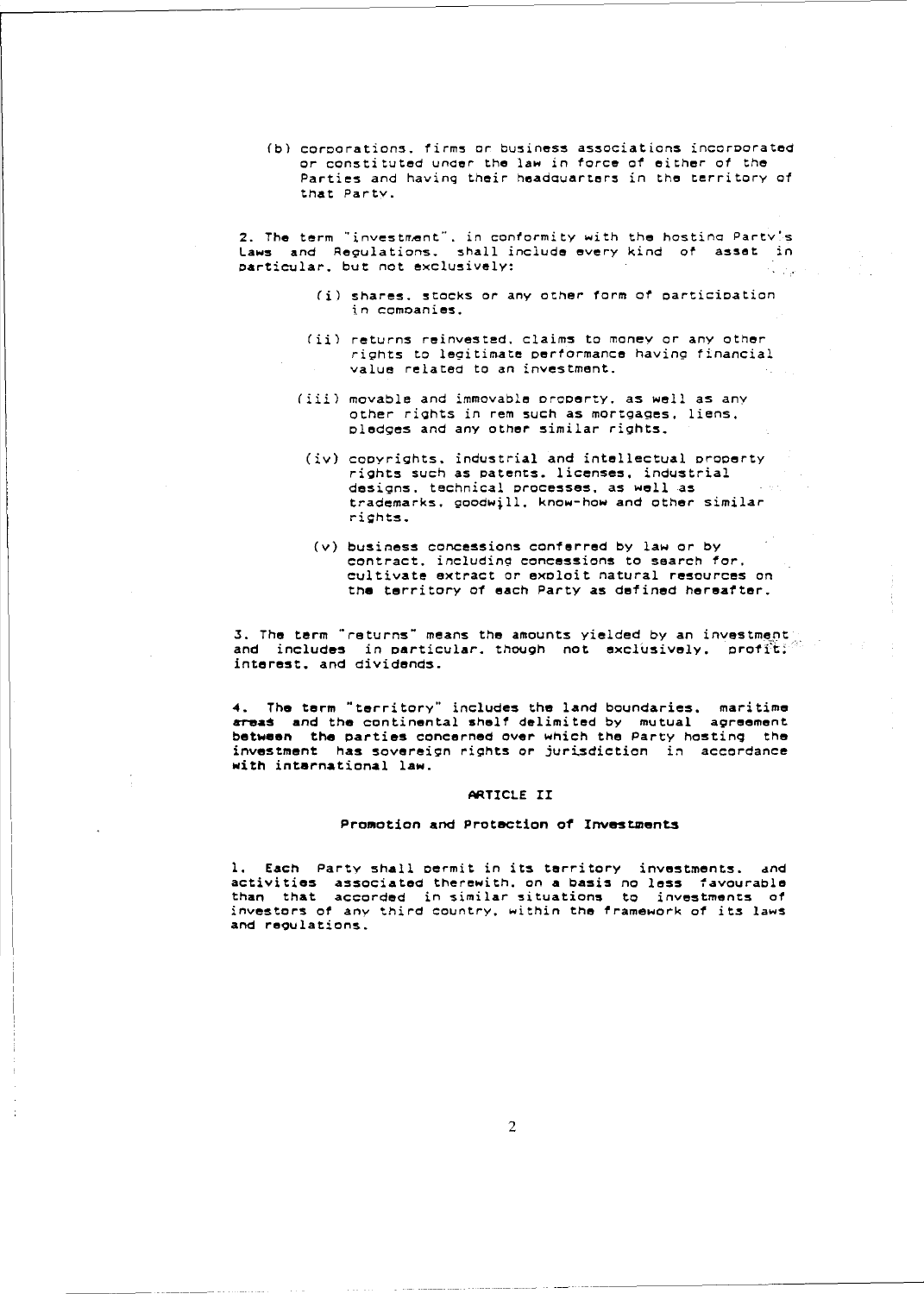2. Each Party shall accord to these investments. once established. treatment no less favourable than that accorded in similar situations to investments of its investors or to investmenst of investors of any thir country. whichever is the most favourable.

3. Subject to the laws and regulations of the parties relating to the entry. sojourn and emoloyment of aliens;

- (a) nationals of either Party shall be oermitted to enter and remain in the territory of the other Party for purooses of establishing. developing. administering or advising on the ooeration of an investment to which they. or an investor of the first Party that emoloys them. have committed or are in the process of committing **a 5ubstantia"L amount of caoital or other resources.**
- (b) comoanies which are leQally constituted under the aoplicable laws and regulations of one Party. and which are investments of investors of other Party. shall be permitted to engage managerial and technical oersonnel of their choice, regardless of nationality.

4. The provisions of this Anticle-shall have no effect in rela tion to following aQreements entered into by either of the Parties.

(a) relating to any existing or future customs unions. regional economic orQanization or similar international **aQreements.** 

 $\mathbb{R}^{\mathbb{C}\times\mathbb{C}}$  (b) relating wholly or mainly to taxation.

## ARTICLE III

# Expropriation and Compensation

1. Investmens shall not be exoropriated. nationalized or subject directly or indirectly. to measures of similar effect exceot for a public purpose. in a non-discriminatory manner. upon payment of prompt. adeQuate and effective compensation. and in accordance with due process of law and the general principles of treatment provided for in Article 11 of this Agreement.

2. Comoensation shall be eouivalent to tne real value *at* the **eXDrooriated investment before the eXDrooriator.' action waS**  taken or became known Compensation shall be paid without delay and be freely transferable as described in para. 2 Article 4.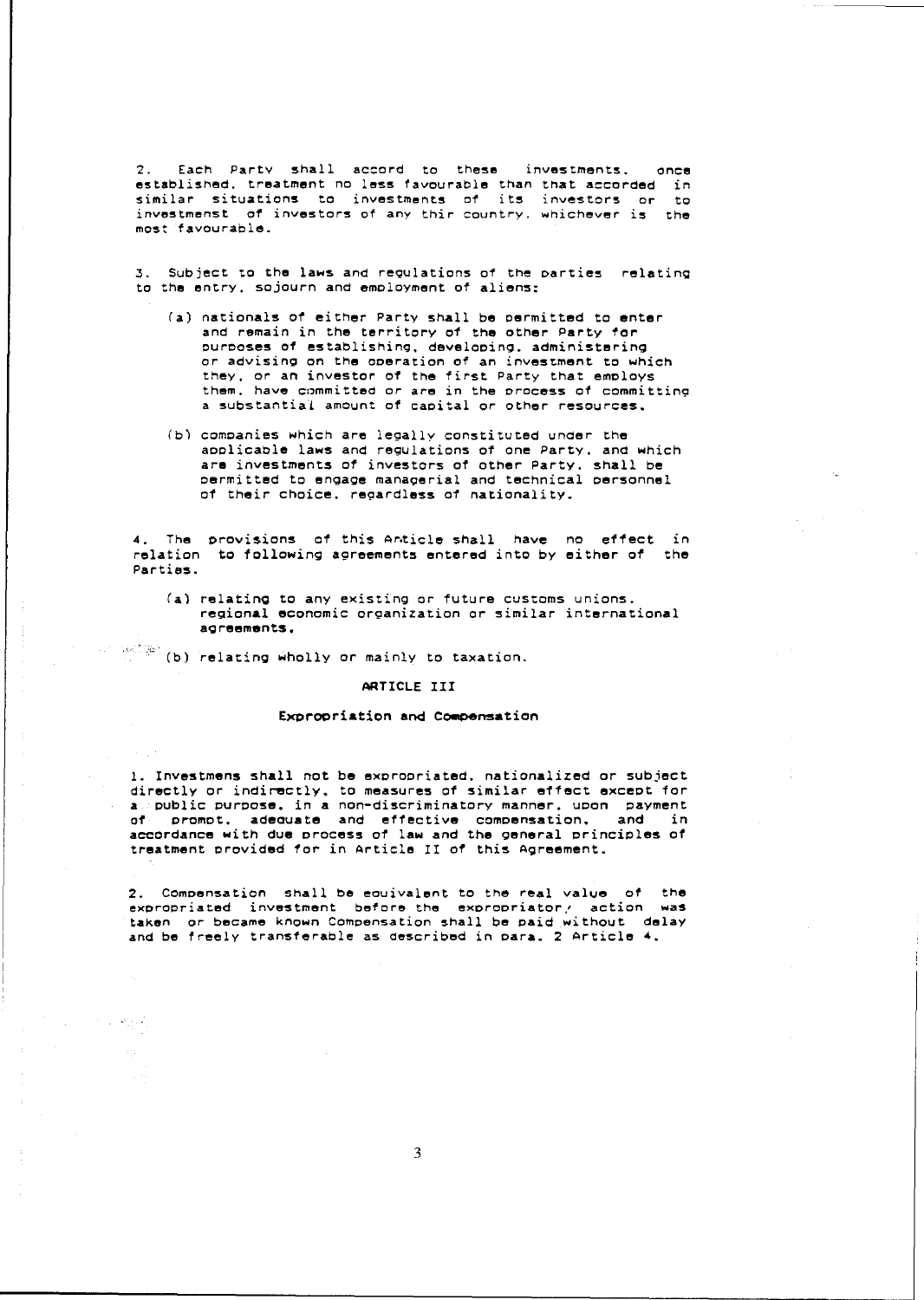3. Investors of either Party whose investmens suffer losses in<br>the territory of the other Party owing to war, insurrection. territory of the other Party owing to war. insurrection. civil disturbance or other similar events shall be accorded by  $\frac{1}{2}$  such other Party treatment not less favourable than that  $\frac{1}{2}$  and  $\frac{1}{2}$ country, whichever is the most favourable treatment, as regards any measures it adopts in relation to such losses.

## ARTICLE IV

 $\label{eq:2} \frac{1}{\sqrt{2}}\sum_{\mathbf{k},\mathbf{k}'}\frac{1}{\sqrt{2}}\sum_{\mathbf{k},\mathbf{k}'}\frac{1}{\sqrt{2}}\sum_{\mathbf{k},\mathbf{k}'}\frac{1}{\sqrt{2}}\sum_{\mathbf{k},\mathbf{k}'}\frac{1}{\sqrt{2}}\sum_{\mathbf{k},\mathbf{k}'}\frac{1}{\sqrt{2}}\sum_{\mathbf{k},\mathbf{k}'}\frac{1}{\sqrt{2}}\sum_{\mathbf{k},\mathbf{k}'}\frac{1}{\sqrt{2}}\sum_{\mathbf{k},\mathbf{k}'}\frac{1}{\sqrt{2}}\sum_{\mathbf{k},\mathbf$ 

ਾਲੀ ਪਾਲੀ ਹ

 $\mathcal{J}$ 

## Repatriation **and** Transfer

1. Each Party shall permit in good faith all transfers related to an investment to be made freely and without unreasonable<br>delay into and out of its territory, such transfers include: transfers include:

- (a) returns.
- (b) proceeds from the sale or liouidation of all or any part **of an investment.**
- (c) compensation pursuant to Article III.
- (d) reimbursements and interest payments deriving from loans in connection with investmens.
- (e) salaries. wages and other remunerations received by .the nationals of one Party who have obtained in terri tory at the other' Party the corresponding work permits relative to an investment.
- (1) payments arising from an investment dispute.

2. Transfer shall be made in the convertible currencv in which the investment has been made or in any convertible currency at<br>the rate of exchange in force at the date of transfer, unless the rate at exchange in torce at the date *at* transfer. unless otherwise agreed by the investor and the hosting Party.

#### ARTICLE V

#### Subrogation

1. It the investment of an investor *at* one Party is insured against non-commercial risks under a system established by law. any subrogation at the insurer which stems from the terms of the insurance agreement shall be recognized by the other Party.

2. The insurer shall not be entitled to exercise any rights other than the riohts whiCh the investor would **have been entitled to exercise.**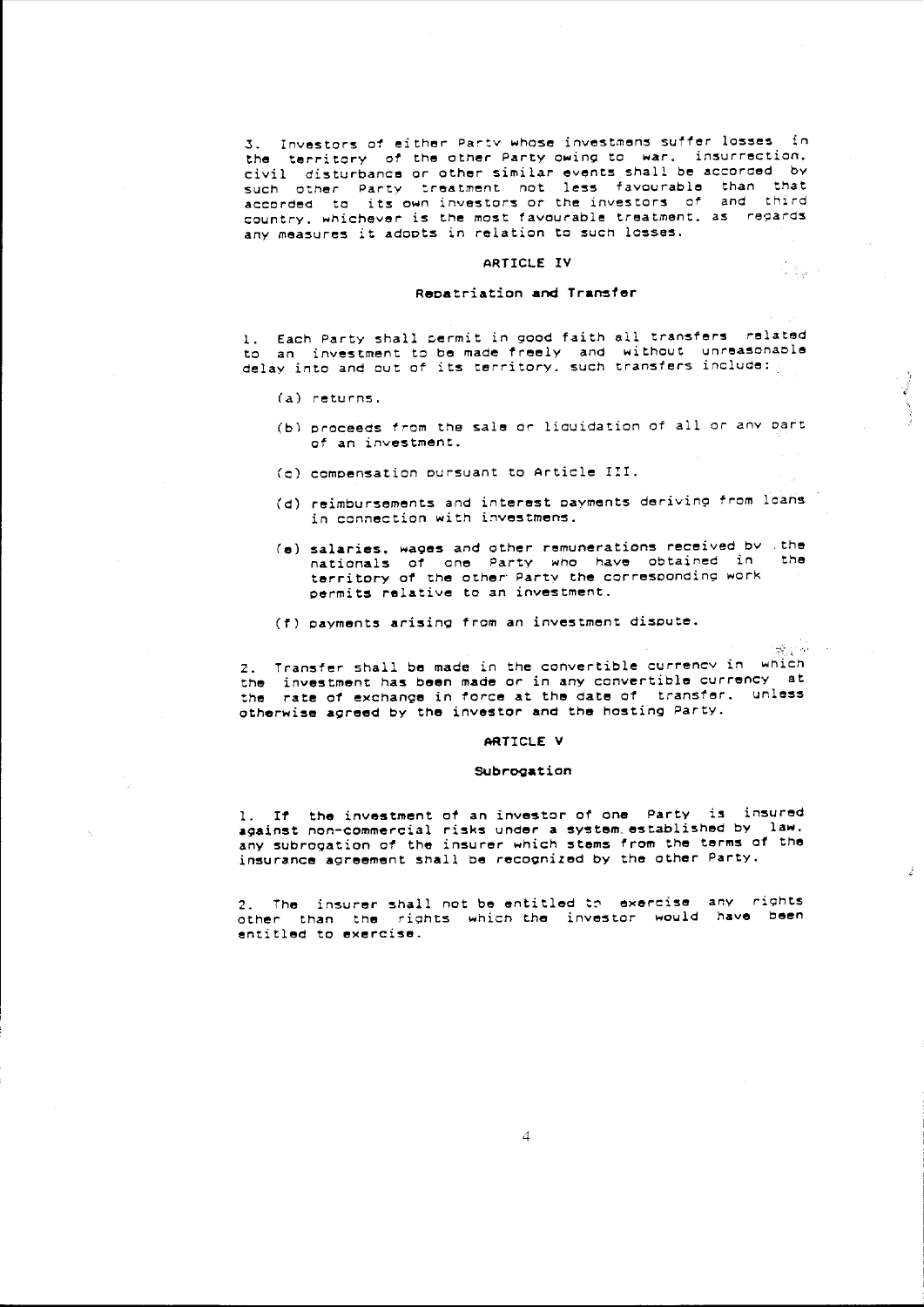3. Disoutes between a Party and an insurer shall be settled in accordance with the provisions of Article VII of this Agreement.

#### ARTICLE VI

## Derogation

This agreement shall not derogate from:

t I I

 $\left\{ \right.$ 

i (

 $\hat{\chi}$ 

计时间 网络区

- (a) laws and regulations. administrative prectices or prc=edu~sz **or** administ~.tivu **or adjudicatory decisions** *ot*  either Party.
- (b) international legal obligations. or
- *(c)* obligations assumed by either Party. including those contained in an investment agreement *or* an investment authorization.

that entitle investments or associated activities to treatment<br>more favourable than that accorded by this Agreement in like si tuations. in like

### ARTICLE VII

# Settlement of Disputes Batween One Party and Investors of the Other Party **----------------------------------------**

1. Disoutes between one of the Parties and one investor of the other Party. in connection with his investment. shall be  $\rightarrow$ ndtified in writing, including a detailed information. by the investor to the recipient Party of the investment. As far as oossible. the investor and the concerned Party shall endeavour to settle these disputes by consultations and negotiotions in Qood faith.

2. If these disputes cannot be settled in this way within six months following the date of the Nritten notification mentioned in paragraph 1. the dispute can be submitted, as the investor maY choose. to:

(a) the International Center for Settlement of Investment Disoutes (ICSIO) set uo by the "Convention on Settlement of Investment Disoutes Between States and Nationals of other States". [in case both Parties become signatories of this Convention.]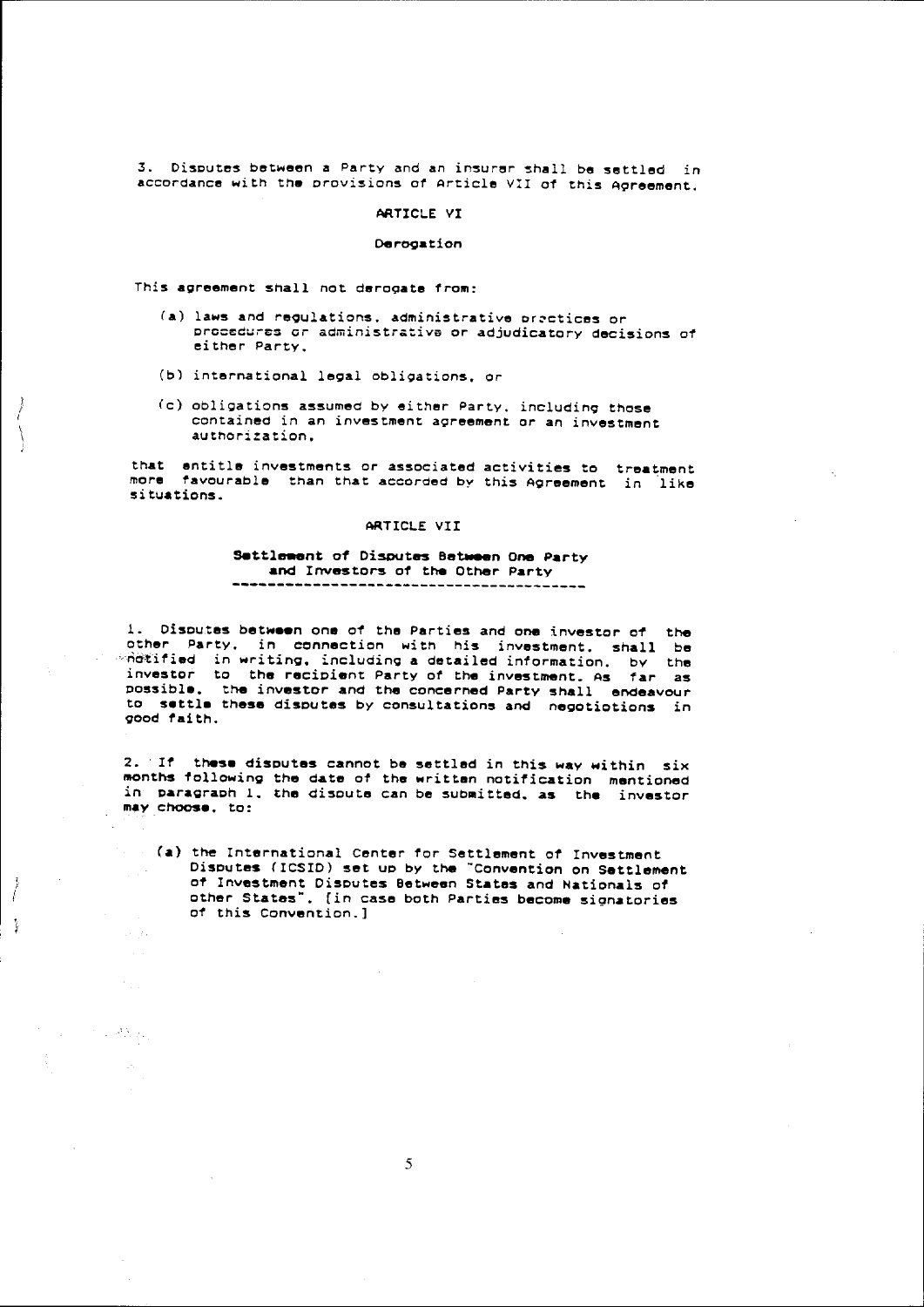- (b) an ad hoc court of arbitration laid down under the Arbitration Rules of Procedure of the United Nations Commission for International Trade Law (UNCITRAL). [in case both parties are members of U.N.]
- (cl the Court of Arbitration of the Paris International Chamber of Commerce.

provided that, if the investor concerned has brought the dispute before the courts of justice of the Party that is a party to the. disDute and a final award has not been rendered within one year.

3. The arbitration awards shall be final and binding for all parties in dispute. Each Party commits itself to execute the award according to its national law.

# ARTICLE VIII

 $\rightarrow$ 

# Settlement of Disputes Between the Parties

1. The Parties shall seek in good faith and a soirit of cooperaitan a raoid and eauitable solution to any dispute between them concerning the interpretation or application of this Agreement. In this regard, the Parties agree to engage in direct and meaningful negotiations to arrive at such solutions. If the Parties cannat reach an agreement within six months after the beginning of dispute between themselves through the foregoing procedure. the dispute may be submitted. upon the reauest of either Party. to an arbitral tribunal of three members.

2. Within two months of receipt of a reauest. each Party shall aopoint an arbitrator. The two arbitrators shall select a third arbitrator as Chairman, who is a national of a third State.  $\mathbb{R}^{n}$ the event either Party tails to appoint an arbitratar within the specified time. the other Party may reouest the President *ot* the International Court *ot* Justice ta make the aopointment.

3. Lf both arbitrators cannot reach an agreement about the the Chairman within two months after their appointment, the Chairman shall be appointed upon the request of either party by the President of the lhternational Court of Justice.

*4. It.* in the Cases specified under paragraphs (2) and (3) *ot*  this Article. the President of the International Court of Justice is prevented *trom* carrying out the said function or *it*  he is a national of either Party. the appointment shall be made by the Vice-President. and if the Vice-President is prevented from carrying out the said function or if he is a national of either Party. the appointment shall be made by the most senior member 01 the Court who is not a national 01 either partv.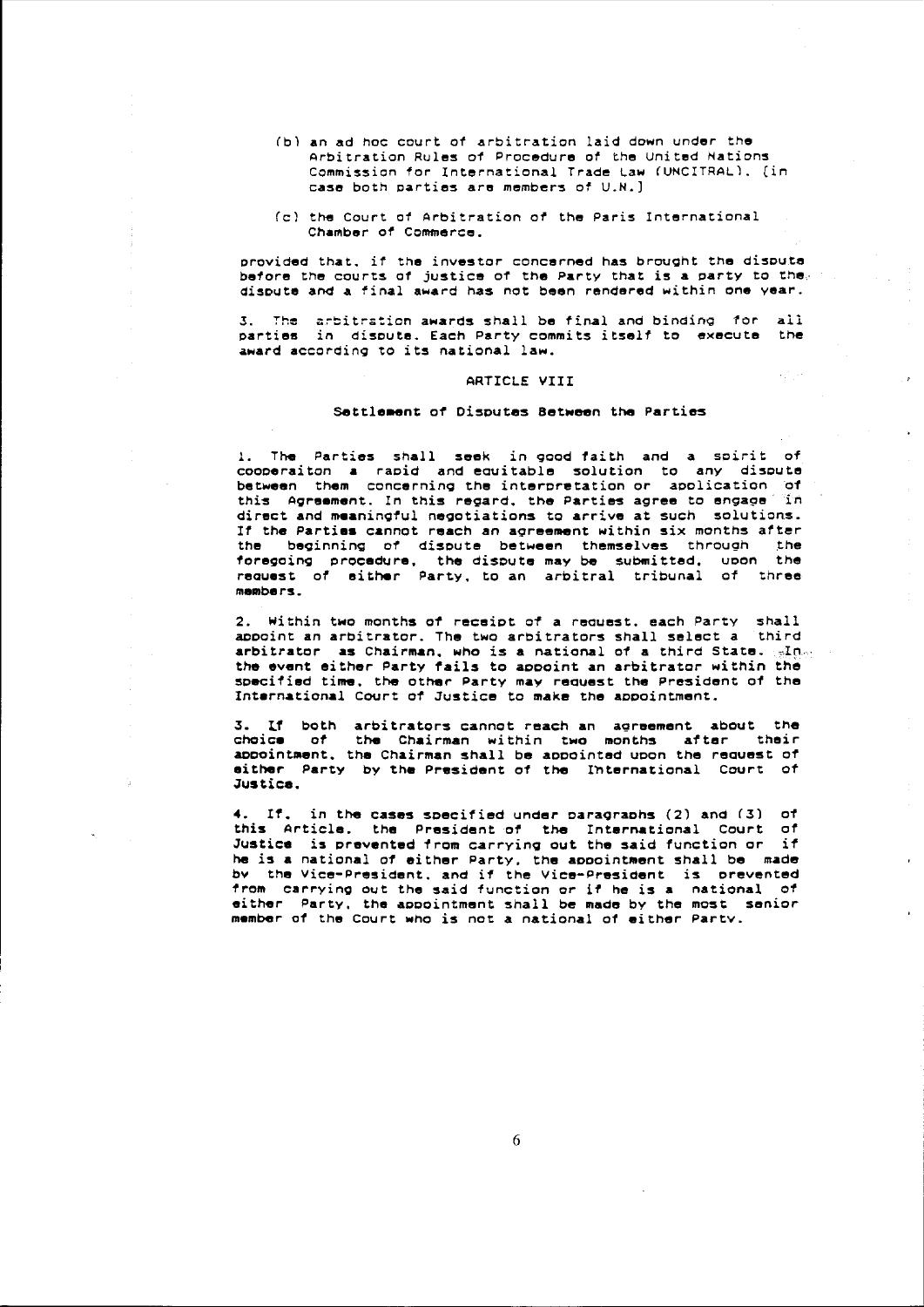5. The tribunal shall have three months from the date of the selection of the Chairman to agree upon rules of procedure consistent with the other provisions of this agreement. In the absence of such agreement. the tribunal shall reouest the President of the International Court of Justice to designate<br>rules of procedure, taking into account generally recognized procedure, taking into account generally recognized rules 01 international arbitral procedure.

6. Unless otherwise agreed, all submissions shall be made and all hearings shall be completed within eight months of the date of selection of the third arbitrator. and the tribunal shall render its decision within two months after tehe date of the final submissions or the date of the closing of the hearings. whichever is later. The arbitral tribunal shall reach its decisions. which shall be final and binding. by a majority of Yotes.

7. Expenses incurred by the Chairman. the other arbitrators. and other costs of the proceedings shall be paid for eaually by the Parties. The tribunal may. however. at its discretion. decide that a higher proportion of the cpsts be paid by one of the Parties.

8. A dispute shall not be submitted to an international arbitration court under the provisions of this Article. if the same dispute has been brought before another international and dispute has been brought before another international before the court. This will not impair the engagement in direct and meaningful negatiations between both Parties.

#### ARTICLE IX

# Entering into Force

 $\sim$ 

1998年

**1. This Agreement shall enter into force on the date on which** the exchange of instruments of ratification has been completed. It shall remain in force for a period of ten years and shall continue in force unless terminated in accordance with paragraph 2 of this Article. It shall apply to investments existing at the time of entry into force as well as to investments made or aCQUired thereafter.

2. Either Party may, by giving one year's written notice to the other Party. terminate this Agreement at the end of the initial ten year period or at any time thereafter.

3. This Agreement may be amended by written agreement between the Parties. Any amendment shall enter into force when each Party has notified the other that it has completed all internal requirements for entry into force of such amendment.

4. With respect to investments made or acquired prior to the date of termination of this A9reement and to which this